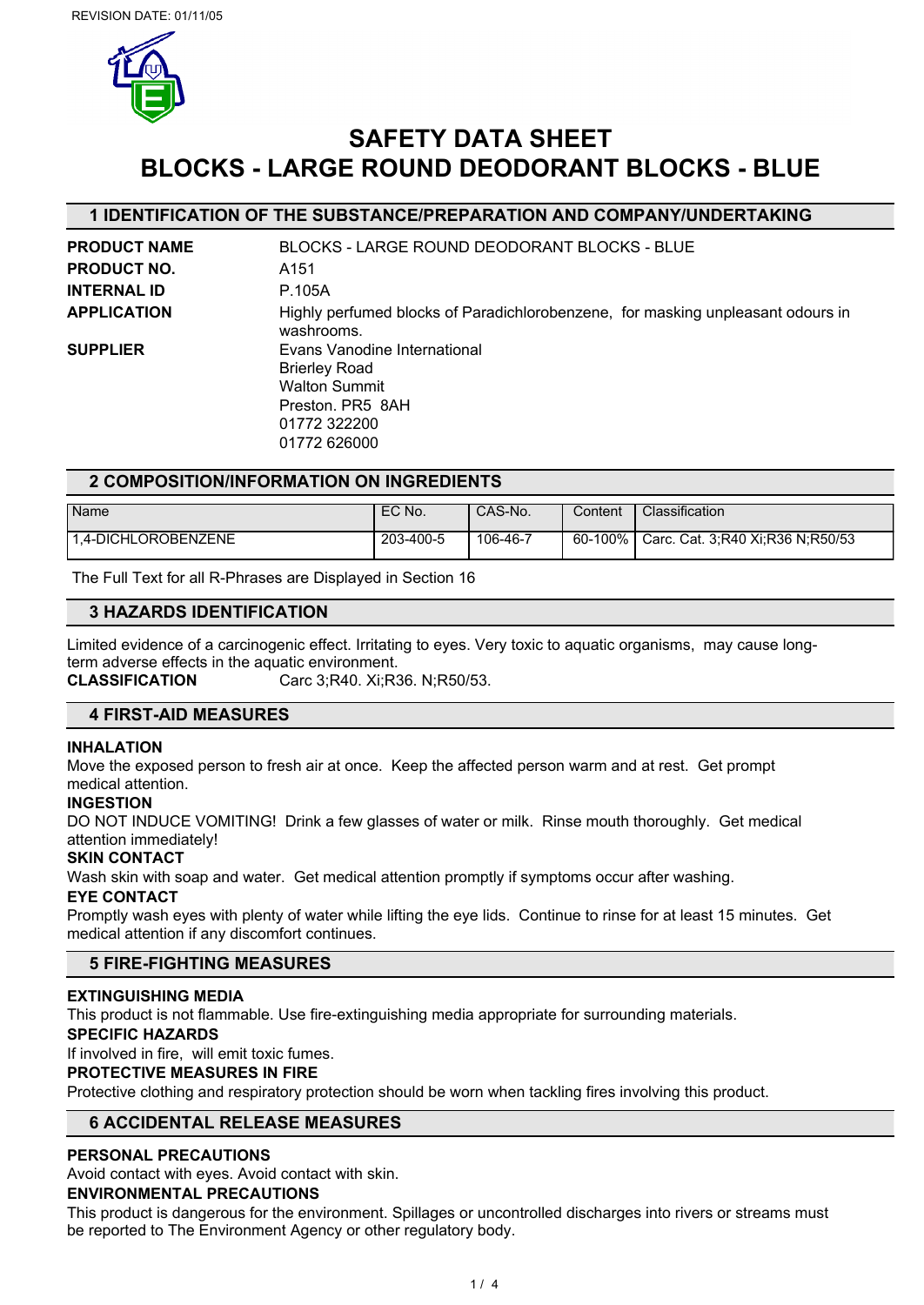## **BLOCKS - LARGE ROUND DEODORANT BLOCKS - BLUE**

## **SPILL CLEAN UP METHODS**

Collect spillage in containers, seal securely and deliver for disposal according to local regulations.

## **7 HANDLING AND STORAGE**

#### **USAGE PRECAUTIONS**

Avoid contact with eyes Avoid contact with skin.

#### **STORAGE PRECAUTIONS**

Store at moderate temperatures in dry, well ventilated area. Keep in original container. Store away from Oxidising material.

### **8 EXPOSURE CONTROLS/PERSONAL PROTECTION**

| Name                | <b>Std</b>   | - ppm      | $-$ mg/m3          | IST<br>$\mathsf{p}$ - ppm | <b>ST</b><br>์ - mg/m3 |
|---------------------|--------------|------------|--------------------|---------------------------|------------------------|
| 1.4-DICHLOROBENZENE | <b>I</b> WEL | -25<br>ppm | $153 \text{ mg/m}$ | 150<br>ppm                | 306<br>mg/m3           |

**INGREDIENT COMMENTS** WEL = Workplace Exposure Limits **ENGINEERING MEASURES** Must not be handled in confined space without sufficient ventilation. **RESPIRATORY EQUIPMENT** None required. **HAND PROTECTION** For prolonged or repeated skin contact the use of household rubber gloves is advisable. **EYE PROTECTION** Eye protection recommended. **OTHER PROTECTION** None required.

## **9 PHYSICAL AND CHEMICAL PROPERTIES**

| <b>APPEARANCE</b>         | Solid              |                           |                |
|---------------------------|--------------------|---------------------------|----------------|
| <b>COLOUR</b>             | Blue               |                           |                |
| <b>ODOUR</b>              | Characteristic     |                           |                |
| <b>SOLUBILITY</b>         | Insoluble in water |                           |                |
| <b>BOILING POINT (°C)</b> | 172                | <b>MELTING POINT (°C)</b> | 53             |
| <b>RELATIVE DENSITY</b>   | Not applicable     | pH-VALUE, CONC.           | Not applicable |
|                           |                    | <b>SOLUTION</b>           |                |

FLASH POINT (°C) 65 CC (Closed cup).

## **10 STABILITY AND REACTIVITY**

#### **STABILITY**

No particular stability concerns. **MATERIALS TO AVOID** Strong oxidising substances. Strong acids.

## **11 TOXICOLOGICAL INFORMATION**

## **TOXICOLOGICAL INFORMATION**

Refer to section 3.

## **12 ECOLOGICAL INFORMATION**

### **ECOTOXICITY**

Dangerous for the environment: May cause long-term adverse effects in the aquatic environment.

### **BIOACCUMULATION**

Insoluble in water and has potential for bioaccumulation.

## **DEGRADABILITY**

There is evidence of degradation in soil, water and air.

## **13 DISPOSAL CONSIDERATIONS**

#### **DISPOSAL METHODS**

Empty Container can be consigned to normal waste. Unwanted material should be disposed of as hazardous waste by registered contractor.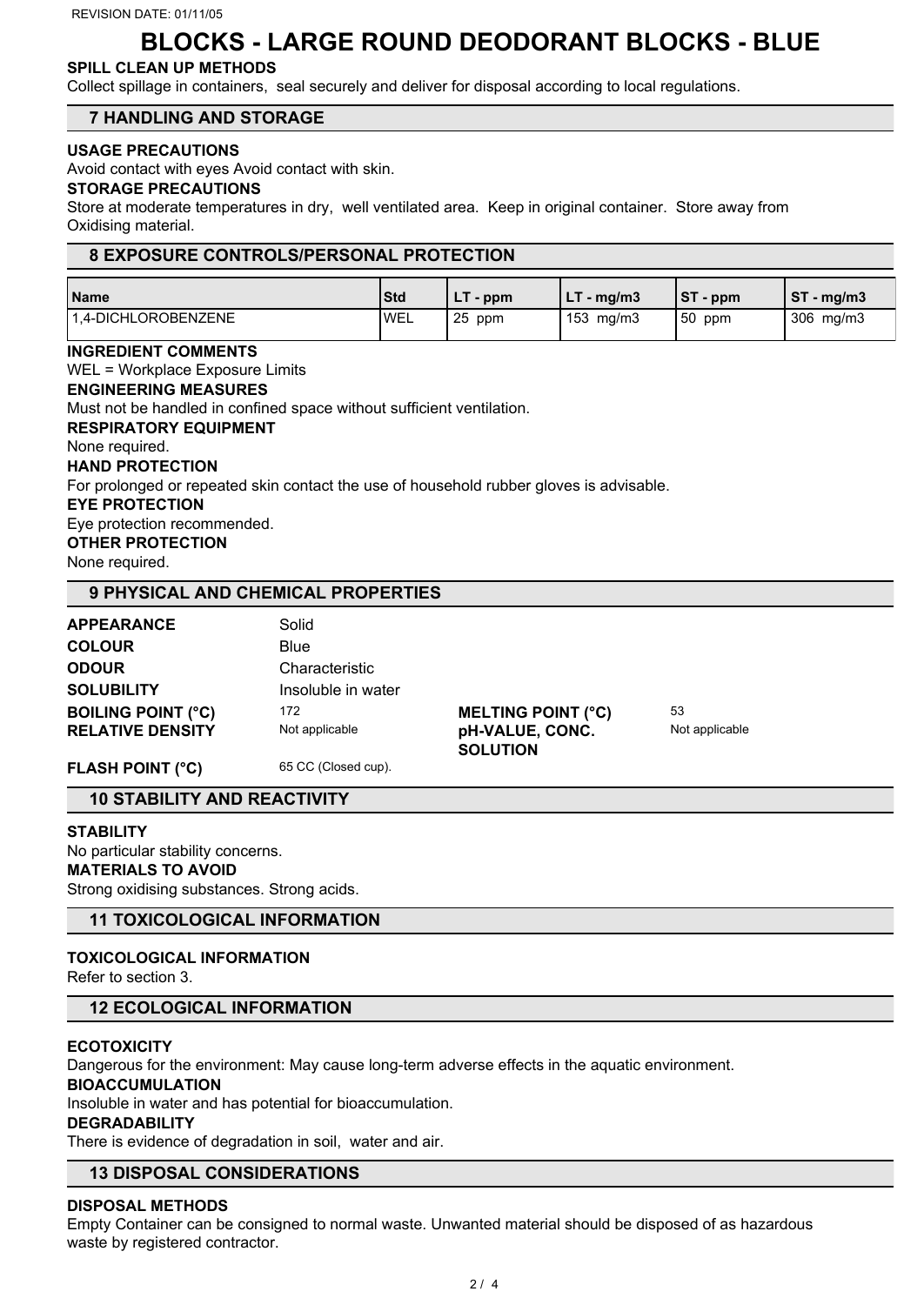# **BLOCKS - LARGE ROUND DEODORANT BLOCKS - BLUE**

## **14 TRANSPORT INFORMATION**



| <b>PROPER SHIPPING NAME</b> | paradichlorobenzene)                                            | ENVIRONMENTALLY HAZARDOUS SUBSTANCE, SOLID, N.O.S. ( |                                                                 |
|-----------------------------|-----------------------------------------------------------------|------------------------------------------------------|-----------------------------------------------------------------|
| UN NO. ROAD                 | 3077                                                            | <b>ADR CLASS</b>                                     | Class 9: Miscellaneous<br>dangerous substances<br>and articles. |
| <b>ADR PACK GROUP</b>       | Ш                                                               | <b>RID CLASS NO.</b>                                 | Class 9: Miscellaneous<br>dangerous substances<br>and articles. |
| <b>RID PACK GROUP</b>       | Ш                                                               | UN NO. SEA                                           | 3077                                                            |
| <b>IMDG CLASS</b>           | Class 9: Miscellaneous<br>dangerous substances<br>and articles. | <b>IMDG PACK GR.</b>                                 | Ш                                                               |
| <b>MARINE POLLUTANT</b>     |                                                                 | UN NO. AIR                                           | 3077                                                            |
|                             |                                                                 |                                                      |                                                                 |

| <b>ICAO CLASS</b> | Class 9: Miscellaneous<br>dangerous substances<br>and articles. | <b>AIR PACK GR.</b> | Ш |
|-------------------|-----------------------------------------------------------------|---------------------|---|
|                   |                                                                 |                     |   |

## **15 REGULATORY INFORMATION**

#### **LABELLING**





**CONTAINS** 1,4-DICHLOROBENZENE

| <b>RISK PHRASES</b>   |                     |                                                                                                     |
|-----------------------|---------------------|-----------------------------------------------------------------------------------------------------|
|                       | R40                 | Limited evidence of a carcinogenic effect.                                                          |
|                       | R <sub>36</sub>     | Irritating to eyes.                                                                                 |
|                       | R <sub>50</sub> /53 | Very toxic to aquatic organisms, may cause long-term adverse effects<br>in the aquatic environment. |
| <b>SAFETY PHRASES</b> |                     |                                                                                                     |
|                       | S2                  | Keep out of the reach of children                                                                   |
|                       | S <sub>22</sub>     | Do not breathe dust.                                                                                |
|                       | S24/25              | Avoid contact with skin and eyes.                                                                   |
|                       | S <sub>26</sub>     | In case of contact with eyes, rinse immediately with plenty of water and<br>seek medical advice.    |
|                       | S46                 | If swallowed, seek medical advice immediately and show this container<br>or label.                  |

#### **ENVIRONMENTAL LISTING**

Hazardous Waste (England and Wales) Regulations.

#### **EU DIRECTIVES**

System of specific information relating to Dangerous Preparations. 2001/58/EEC. As amended by Directive 93/ 112/EC and 2001/58/EC.

## **STATUTORY INSTRUMENTS**

Chemicals (Hazard Information and Packaging) Regulations. 2005

## **APPROVED CODE OF PRACTICE**

The compilation of safety Data Sheets L130.